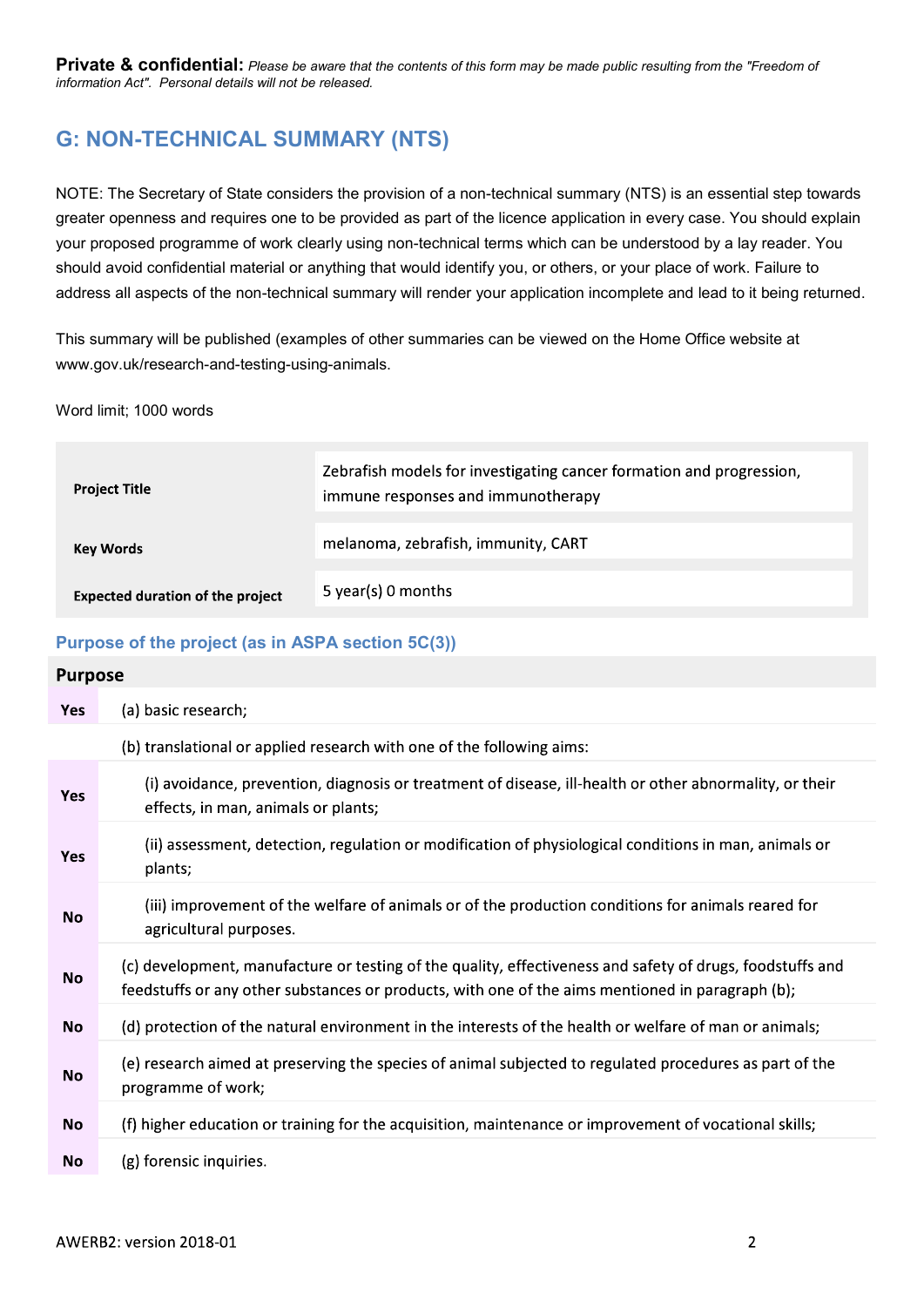Describe the aims and objectives of the project (e.g. the scientific unknowns or scientific/clinical needs being addressed):

- **Private & confidential:** Please be aware that the contents of this form may be made public resulting from the "Freedom of information Act". Personal details will not be released.<br>
Describe the aims and objectives of the p Melanoma is a cancer of pigment producing cells known as melanocytes that mainly reside in the skin. Approximately 12,500 new diagnoses are made each year in the UK. Around 20% of melanoma patients currently die from their disease. Exposure to ultraviolet waves from the sun results in mutations in melanocytes that consequently grow out of control. Ordinarily, the immune system is equipped to detect and remove abnormal cells but for a number of reasons this process is not always 100% effective and cancer can progress. Modern (immuno)therapies seek to restore immune responses that once more destroy cancer cells. While very promising (a significant fraction of patients have been cured), they do not always succeed: some tumours fail to respond while others stop responding. **Private & confidential:** Piease be aware that the contents of this form may be made public resulting from the "Freedom of chorestions act: Personal details will not be released.<br>
Describe the aims and objectives of the pr 1) To learn more about melanoma, including how it escapes destruction by the immune system.<br>
Melanoma is a cancer of pigment producing cells known as melanocytes that mainly reside in the skin.<br>
Approximately 12,500 new di
- development of chimeric antigen receptor T cell (CART) therapy. CART therapy is a new form of immunotherapy that has proved effective in treating blood cancer but not yet solid cancers like melanoma. In CART therapy, immune cells known as T cells are taken out of the patient and genetically modified to enhance their ability to detect cancer cells. They are then reintroduced into the patient. Current obstacles with CART therapy is lack of potency and equally problematic the possibility of serious autoimmune-style toxicity.
- behind that in rodents and humans. Among fish species, zebrafish has not been intensively studied as it is of no commercial value. But owing to the potential of zebrafish models for generating insight into human disease mechanisms, and also embracing technological advances that can rapidly generate data, it is now worth addressing that gap.

# What are the potential benefits likely to derive from this project (how science could be advanced or humans or animals could benefit from the project)?

1) The research will reveal the disease mechanisms which result in the formation, maintenance and progression of melanoma.

2) The research will identify and validate novel biological targets for drugs that can treat melanoma.

3) The research will expand our understanding of the function of the immune system in zebrafish, and indicate whether it is a suitable model for research into human disease. It could also benefit the aquaculture industry that is trying to improve disease management in fish stocks through developing vaccines, which requires knowledge of immune system function.

4) If we are successful in advancing basic understanding of the function of the immune system in zebrafish, subsequent research could uncover what limits host immune responses to cancer and how to improve immunotherapy of cancer.

What types and approximate numbers of animals do you expect to use and over what period of time?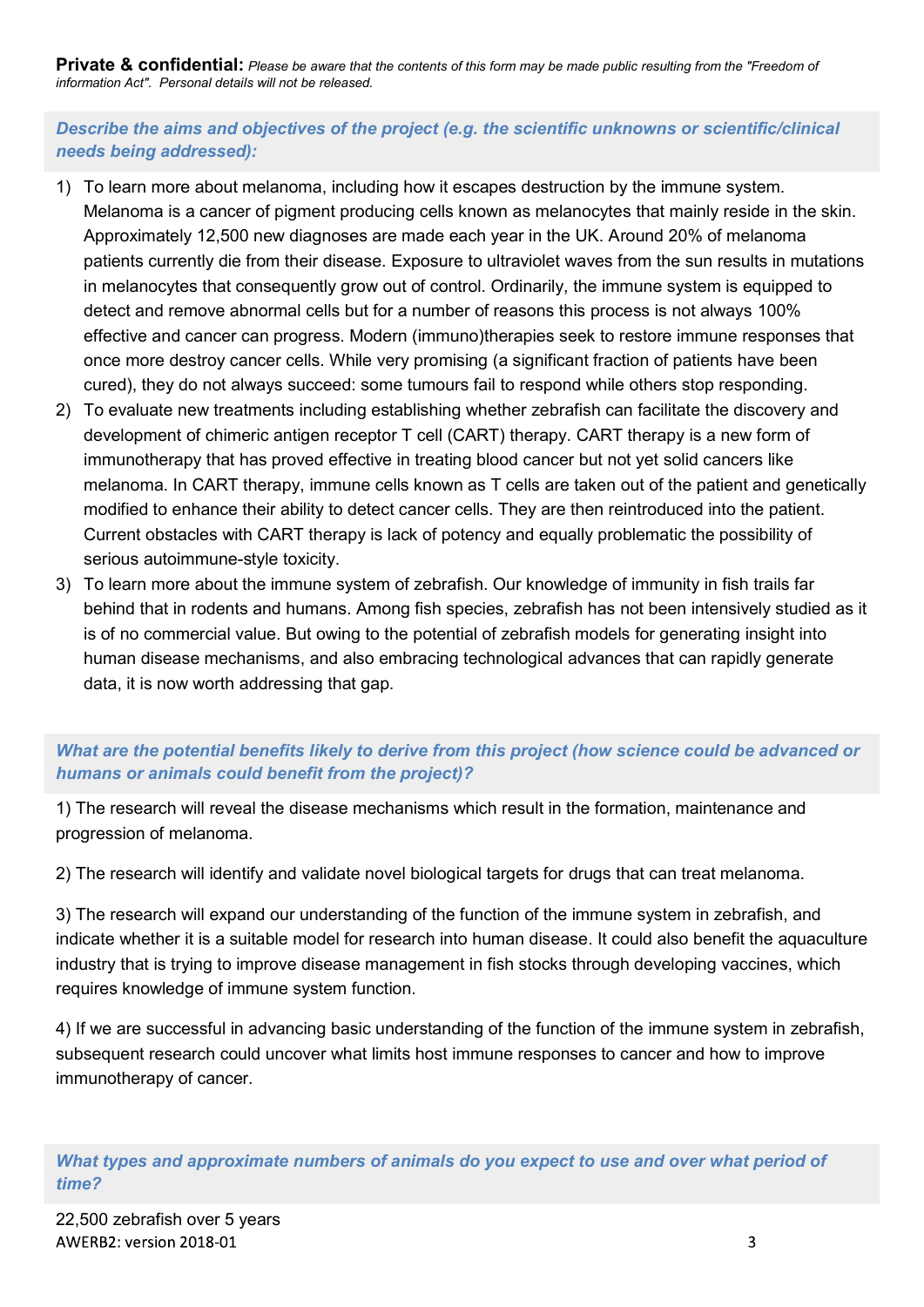# In the context of what you propose to do to the animals, what are the expected adverse effects and the likely/expected levels of severity? What will happen to the animals at the end?

Genetic modification of these animals could result in genetic disease or cancer, causing moderate suffering. The implantation of cancer cells and exposure to experimental treatments with unanticipated toxicity could also cause moderate suffering. Zebrafish will also be treated with factors that stimulate immune cells which is assumed to elicit only mild irritation. During investigations, they may be rendered temporarily unconscious using anaesthetic or in limited circumstances by inducing hypothermia in order to image animals, for which they need to be still. At the end of study, the animals will be humanely killed.

#### Application of the 3Rs

#### Replacement

State why you need to use animals and why you cannot use non-protected animal alternatives

#### Replacement

Exploratory studies, where possible, are first performed in a test tube or in zebrafish embryos. Data is also generated from human tumours. However, the involvement of multiple cell types in the process of cancer formation and progression and treatment response is currently impossible to reconstitute in vitro, by computer modelling, in invertebrates or in embryonic stages. For the same reason, the complexity of the immune system is impossible to represent outside an organism.

# Reduction

Explain how you will ensure the use of minimum numbers of animals

# Reduction

Efficient experimental design and statistical techniques such as power analysis will keep the number of protected animals used to a minimum. Also, the ability to image tumour development in the same fish at repeated time points reduces the overall number of animals required. For example, based on numbers from previous studies, the minimum number of animals required to detect a change in the proportion of tumour bearing animals from 0.35 to 0.55 (an effect size of 0.20) with 80% power is 90 per group, testing at the 5% significance level.